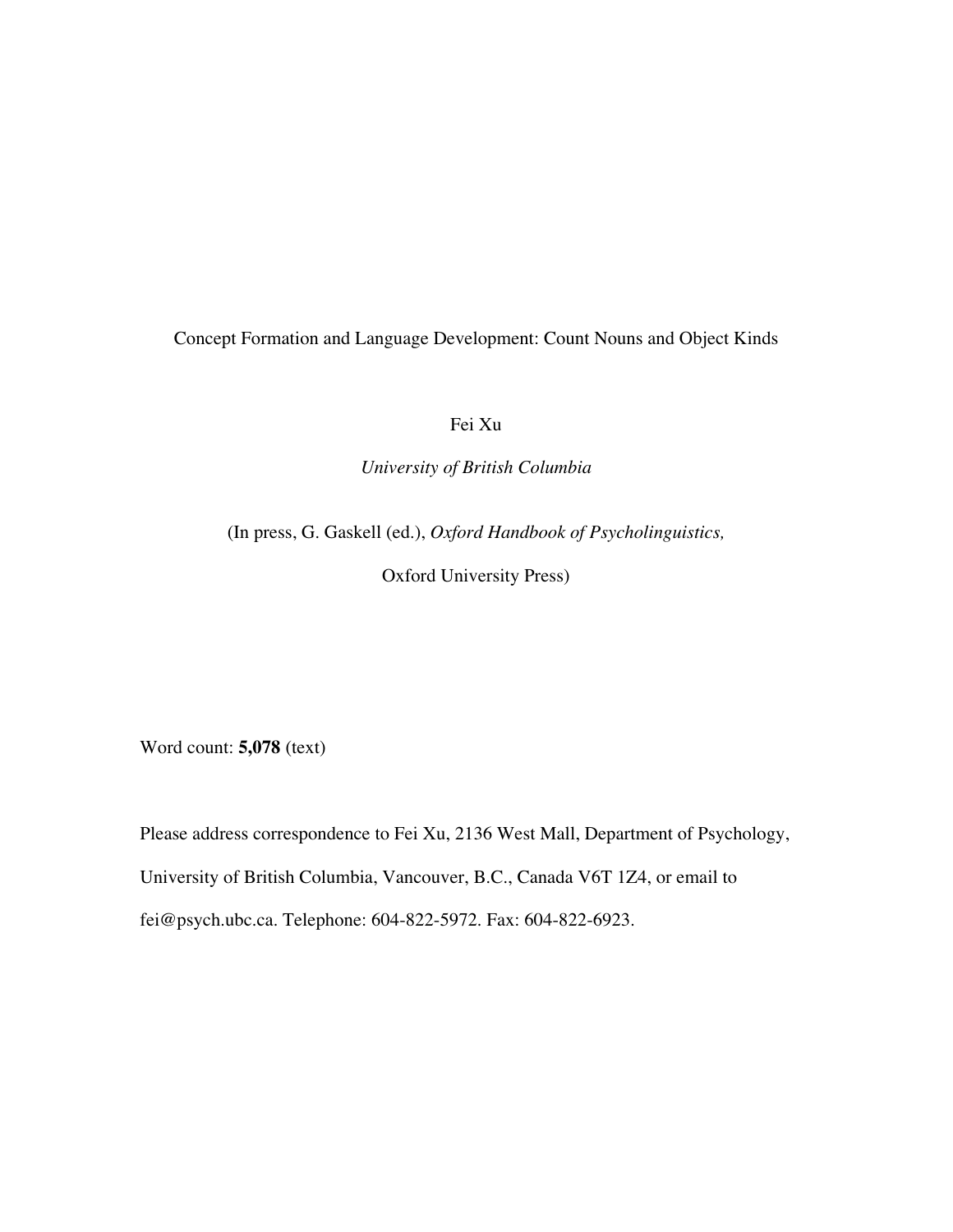The relationship between language and conceptual development is an old question that has intrigued psycholinguists, philosophers, and psychologists for decades. Recent years have witnessed a surge of interest in this area (see Bowerman & Levinson, 2001; Gentner & Goldin-Meadow, 2003; and Clark, 2004 for reviews). Many domains of conceptual representations and the corresponding linguistic representations have been investigated. At the syntactic level, researchers have explored the role of morpho-syntax in spatial representations (e.g., Hermer-Vazquez, Spelke & Katsnelson, 1999; Hermer-Vasquez, 2001; Schusterman & Spelke, 2005), and the understanding of false belief (e.g., de Villiers & de Villiers, 2003). At the lexical level, researchers have explored how words of various grammatical classes may impact on spatial category formation (e.g., Bowerman & Choi, 2003; Pederson, et al 1998), number representations (e.g., Carey, 2004; Spelke, 2003), and representations of objects and substances (e.g., Imai & Gentner, 1997; Lucy & Gaskins, 2003; Yoshida & Smith, 2003). Some researchers have argued that language is crucial for human's ability to represent genuinely new concepts that go beyond our initial, evolutionally-given representational capacities, while others have endorsed much weaker versions of such hypotheses by suggesting that linguistic categories may allow learners to shape categories that are formed without the help of language.

Much of the work on conceptual and language development addresses the issue of how cross-linguistic variations may change the pace of conceptual development. Here we focus on a universal aspect of language: representations of count nouns that refer to object kinds. Although not all languages make the count/mass distinction syntactically, it is well accepted that even in the absence of these syntactic markers, learners make the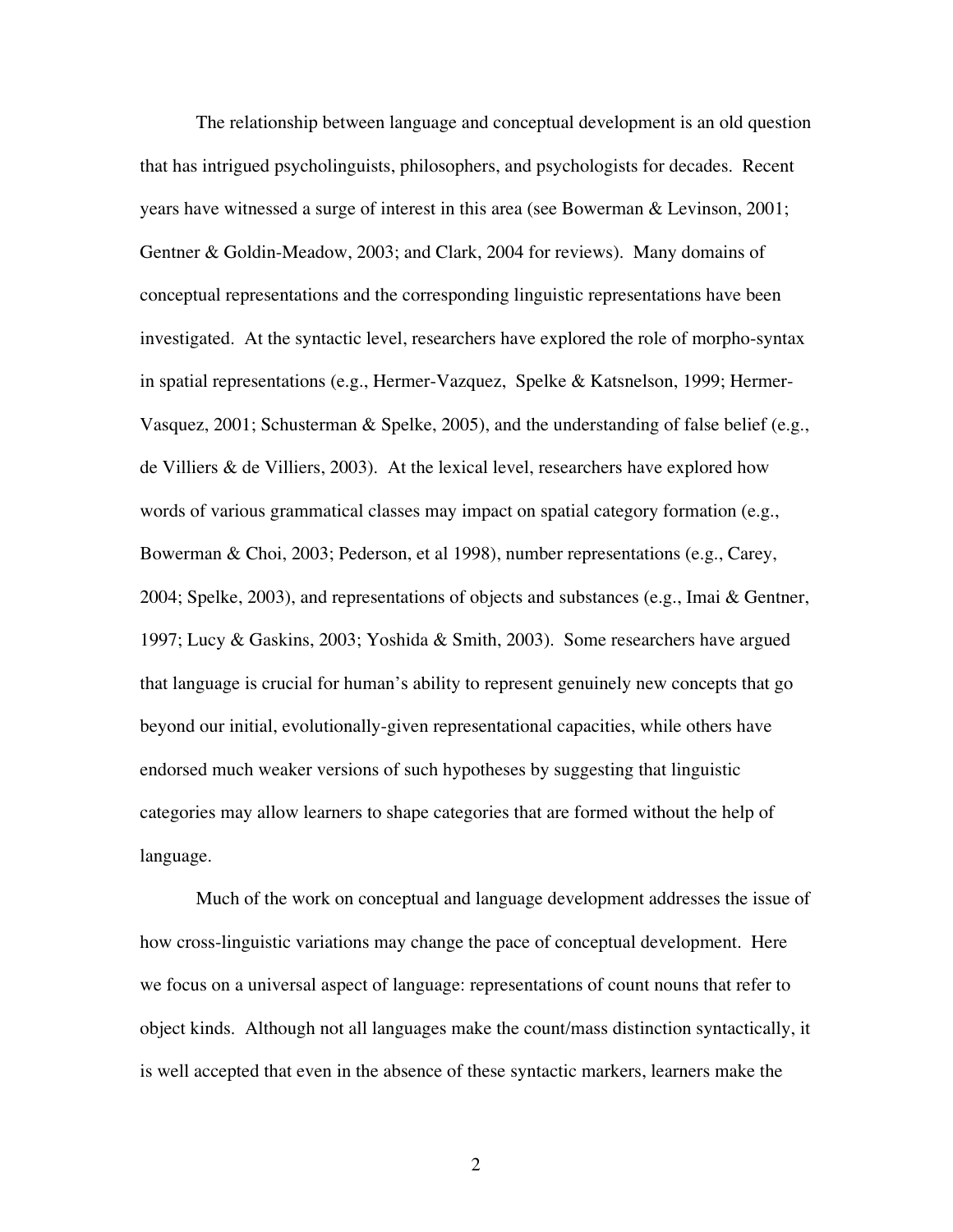conceptual distinction between kinds of objects (or kinds of individuals) and kinds of substances (or kinds of portions) (see Bloom, 2000 for a review).

The topic of this chapter – the relationship between count nouns and object kind representations -- has received considerable attention in the last few years. It raises the question of how learning count nouns that refer to object kinds may fundamentally change the child's ontology. Several researchers have suggested that infants expect words (most of them count nouns at the beginning of language development) to refer to kinds, and as such learning count nouns has important consequences for the child's conception of the world. Specifically, learning count nouns may change how children categorize objects, how they individuate objects and track them over time, and how they make inductive inferences about novel objects they have never seen before (e.g., Balaban & Waxman, 1997; Welder & Graham, 2001; Xu, 2002, 2005). This is a case where we observe the impact of language on concept formation very early in development. The question of when language effects are found is not only an important empirical and descriptive question but also one of theoretical importance. When language effects are found later in development, it may be the case that children have learned certain correlations between aspects of language and aspects of cognition without language being a causal factor in conceptual development. But if the language effects are found very early in development, one might argue that language in fact guides the formation of certain concepts. Given that children start language learning by acquiring single words towards the end of the first year and most of these words refer to object categories, the relationship between words and categories seems a promising candidate for such an investigation. In addition, other researchers have proposed alternative interpretations of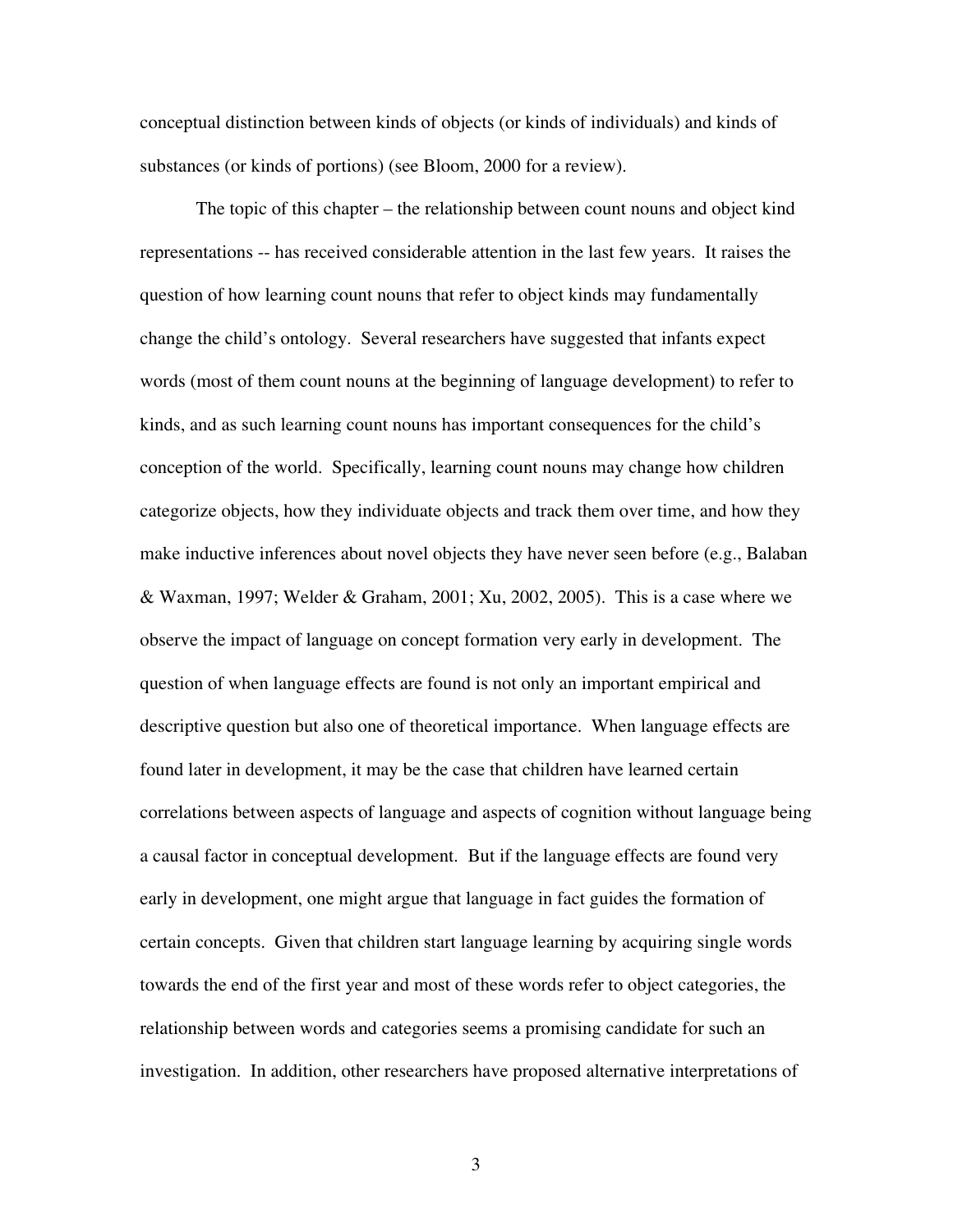the findings and suggested a rather different view on why words (count nouns) may exert influences on category formation, object individuation, and inductive inference in infancy – a word, presented as a count noun, is just another feature of the object, albeit a heavilyweighted one (e.g., Sloutsky, 2003). What is the state of the evidence in this controversy?

# Count nouns and categorization

Waxman and her colleagues have developed an elegant research program in the last ten years addressing the issue of how early noun learning impacts categorization in infants. One of their first studies investigated how presenting a common label across a set of visual displays facilitated categorization in 9-month-old infants (Balaban & Waxman, 1997). Infants were familiarized with pairs of displays depicting members of a category, e.g., rabbits. In the word condition, infants heard a count noun for the familiarization displays, "A rabbit." In the tone condition, infants saw the same displays as in the word condition but they heard a tone instead of a count noun. On the test trials, the infants were presented with two displays, a new exemplar of the familiar category (i.e., another rabbit) and an exemplar from a new category (e.g., a pig). The proportion of the time the infants spent looking at each of the two displays was recorded. The rationale was that if infants had categorized all the exemplars from the familiarization trials, say the rabbits, as members of the same category, they should spend more time looking at the exemplar from a new category, i.e., the pig, on the test trials. Balaban and Waxman (1997) found that 9-month-old infants looked more at the pig than the new rabbit when they had heard a count noun during familiarization, but not when they had heard a tone during familiarization. In another experiment in the same series, they found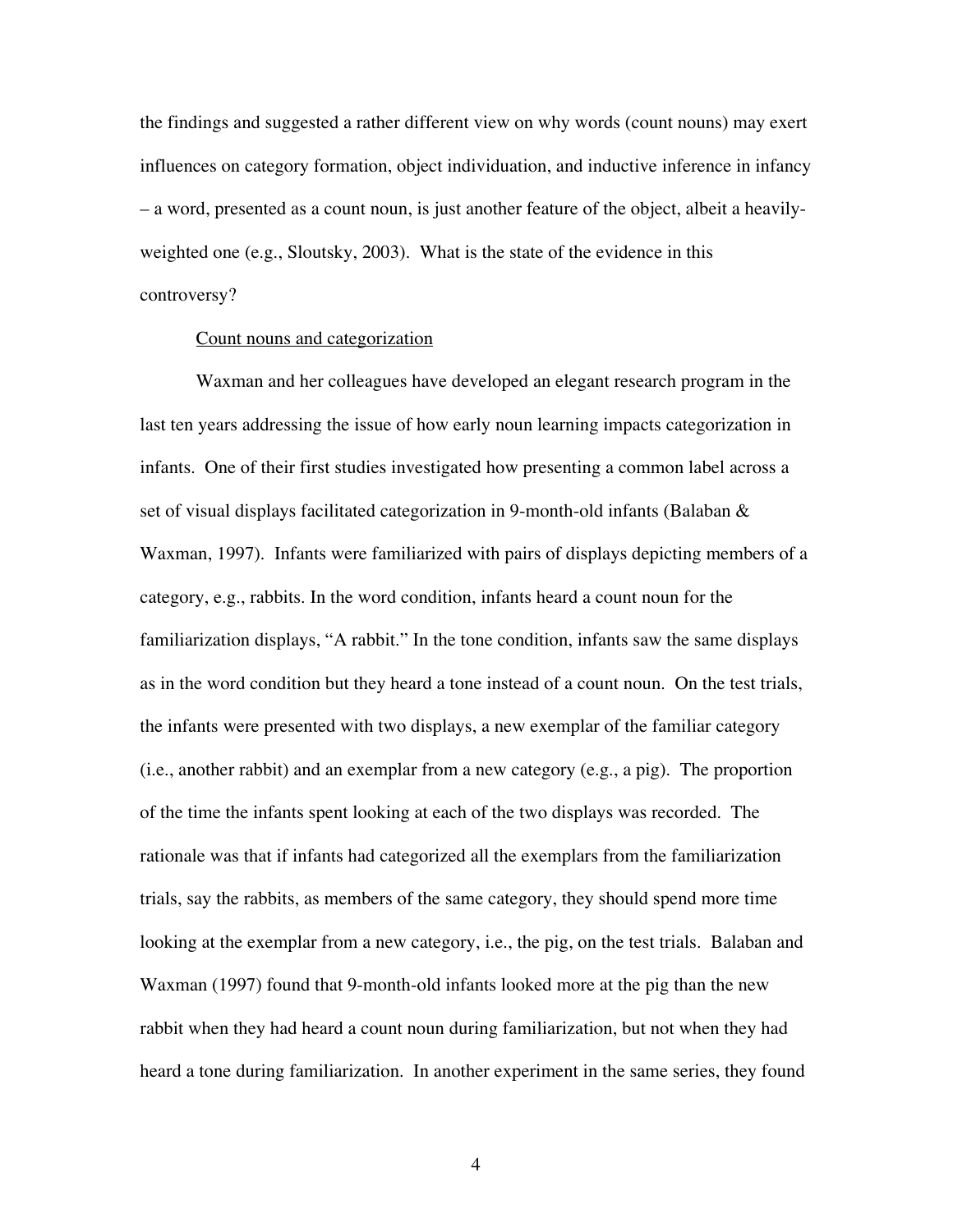that content-filtered words, which sounded like speech although the identity of the words was obscured, behaved like count nouns in facilitating categorization. One conclusion drawn from these experiments was that the presence of a count noun invited the infants to look for commonalities across exemplars, thus speeding up the categorization process (see also Fulkerson & Haaf, 2003). In the absence of a count noun, categorization at the basic-level does occur but at a much slower speed (e.g., Quinn, Eimas, & Rosenkrantz, 1993).

For superordinate categories, there is little evidence that infants can form these categories without the help of language. Using manipulation time as the dependent measure, Waxman and Markow (1995) presented 12-month-old infants with sets of objects (e.g., four different animals) during familiarization. Then on the test trials, the infants were allowed to play with either another animal or an object from a novel superordinate category, e.g., a piece of fruit such as an apple. Three conditions were included: a noun condition, in which the infants heard a novel word, "See, a fauna?" during familiarization; an adjective condition, in which infants heard "See the faun-ish one?" and a no-word condition, in which infants heard "See here?" On the test trials, all infants heard the identical phrase, "See what I have?" Results showed that the infants did not show a novelty preference for the object from a new superordinate category in the noword condition, whereas they showed such a preference in both the novel noun and novel adjective conditions. These findings suggest that infants encode category-based commonalities early on, and before they can syntactically distinguish nouns and adjectives, both form classes encourage them to form categories, especially at the superordinate level.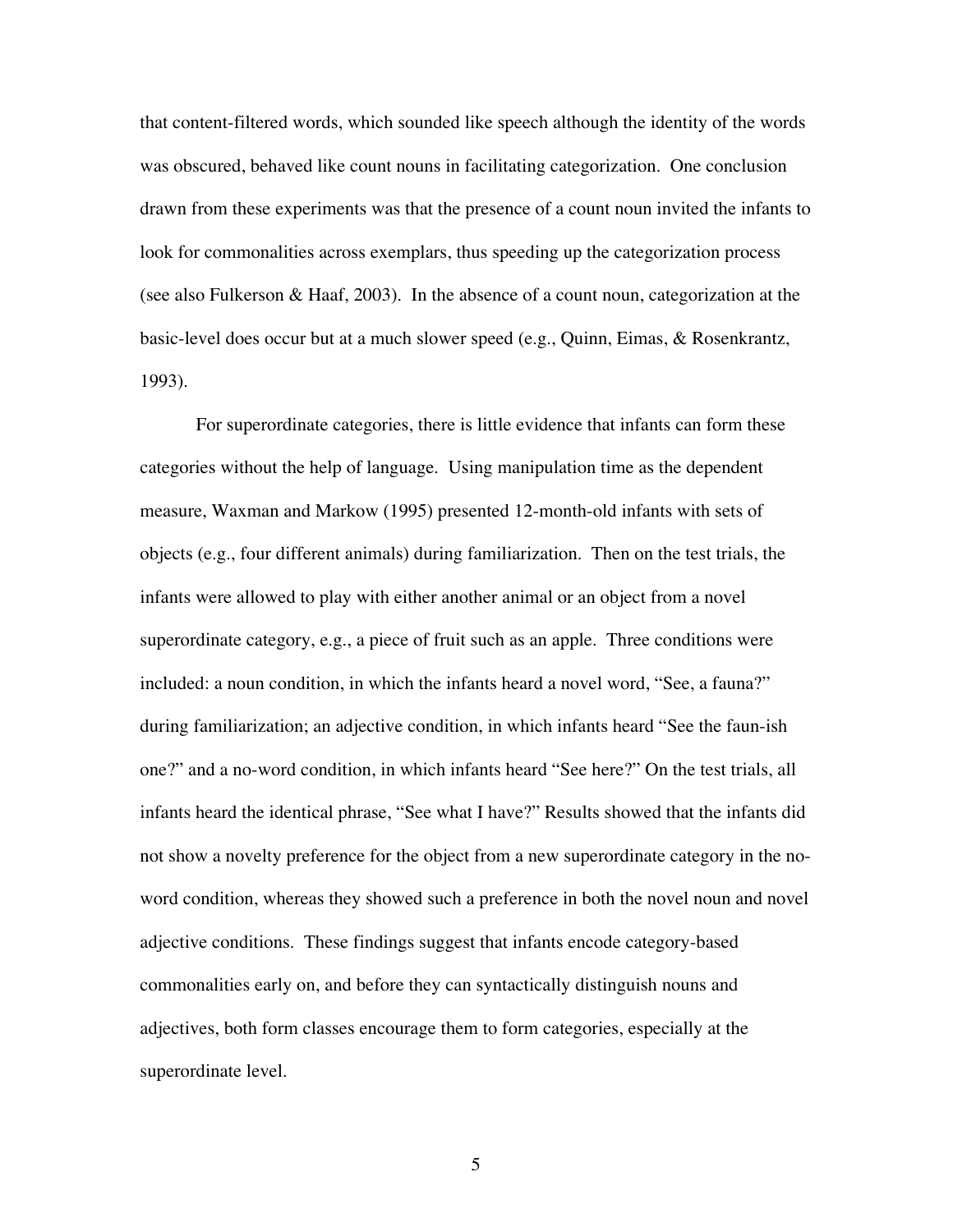To further specify the role of count nouns in category formation, Waxman and Braun (2005) showed that only consistent naming (i.e., the same count noun for all four animals presented during familiarization) facilitated categorization in an object manipulation task with 12-month-old infants. If the infants had heard different count nouns applied to the objects during familiarization, no categorization behavior was observed during the test phase of the experiment.

At around 13 months, there is also some evidence that infants begin to differentiate count nouns from adjectives. Waxman (1999) and Waxman and Booth (2001) found that when presented a count noun, infants formed shape-based categories and when presented with an adjective, infants used color or texture as the basis for categorization. This is an important finding since in the mature lexicon, count nouns refer to kinds, which are a subset of all categories that are initially mostly based on shape and with rich inductive potential (see Bloom, 2000, Gelman, 2003, and Xu, 2005 for discussions).

These studies provide strong evidence that starting at around 9 months, infants are able to use language input in the form of count nouns to guide the categorization process. The presence of a count noun allows them to look for commonalities across exemplars and form categories, at both the basic level and the superordinate level. One question that remains open is whether language in the form of count noun labels would exert even more powerful influences on shaping the formation of these concepts and categories. For example, would labeling change category boundaries? A study by Landau and Shipley (2001) addressed this issue with older children. Two-, three-year-old children and adults were shown two pictures of objects (animal-like or artifact-like), and either both objects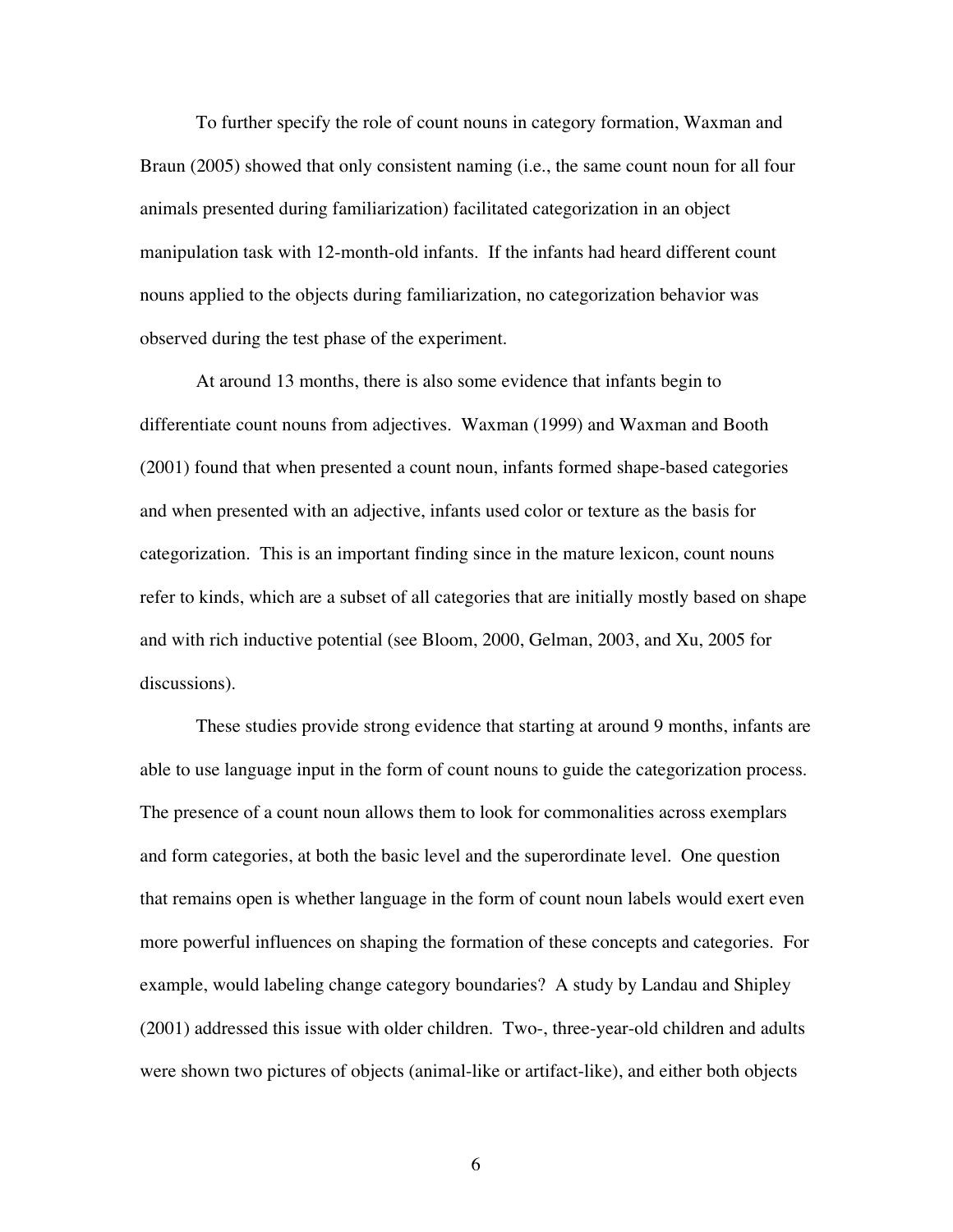were labeled with the same count noun ("a blicket") or two different count nouns ("a sted" and "a blicket"). A set of objects that were intermediate from these two standards (by applying morphing software) was presented to the children and the adults. The question was whether the initial labeling (No word vs. one count noun vs. two count nouns) would change the generalization pattern for the intermediate objects. In this case, since the two objects looked quite different from each other, adults and children assumed that they should have two different names, that is, there was no difference between the no word condition and the two word condition – in each case a category boundary was imposed somewhere in the middle of the continuum. However, when the two standards were labeled with the same count noun, all intermediate objects were accepted as members of the category with the two standards as the two extreme ends. Data from younger children are lacking at the moment. It would be very informative to know if infants who are at the beginning of language development would also be influenced by the naming pattern in forming their categories.

# Count nouns and individuation

Another line of research has suggested that in addition to supporting categorization, count nouns also support individuation – establishing the number of distinct objects in an event via the representation of object kinds/categories. Although all words provide criteria for categorization (e.g., a verb such as "walk" is applied to all instances of walking; an adjective such as "red" is used to refer to all instances of redness), only count nouns provide criteria for individuation (Hirsch, 1982; Macnamara, 1987; Wiggins, 1980). The concepts that underpin count nouns are what cognitive psychologists have called "kinds" and what philosophers have dubbed "sortals" or "sortal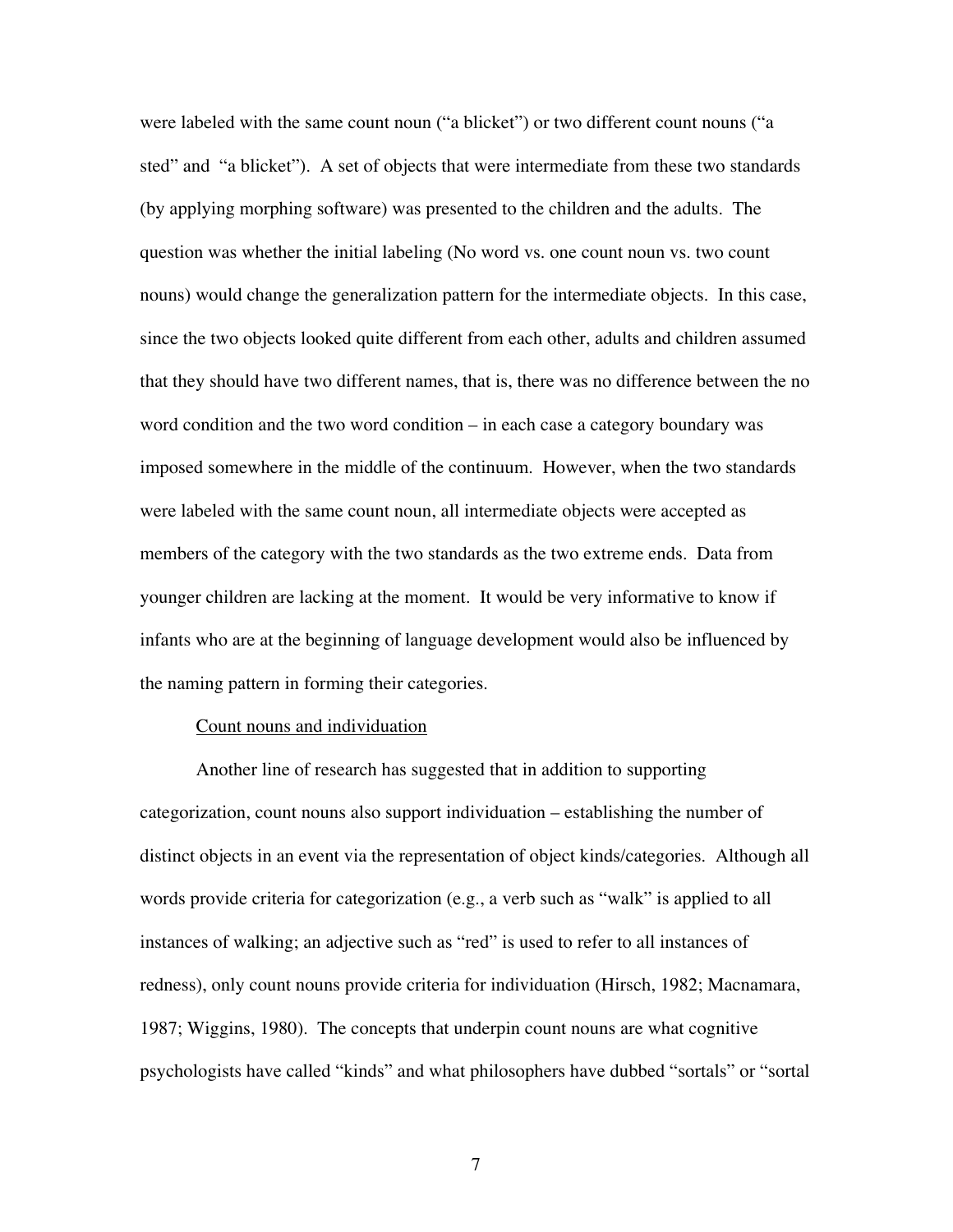concepts." Several studies have shown that towards the end of the first year, infants begin to use representations of kinds or sortals to establish how many distinct objects are in an event (see Xu, 2005 for a review and the suggestion that "sortal kind" may be a more accurate term). For example, if a toy duck repeatedly emerges from behind an occluder then returns behind it, followed by a ball repeatedly emerging from behind the same occluder then returning behind it, 12-month-old infants but not 10-month-old infants would expect two distinct objects (a duck and a ball) to be behind the occluder. When the occluder is removed to reveal the objects, 12-month-olds would look longer at the unexpected outcome of one object (the duck or the ball) than the expected outcome of two objects (the duck and the ball), but the 10-month-olds do not do so. Furthermore, at 12 months, it is only the kind contrasts (duck vs. ball; bottle vs. cup) that lead the infants to expect two objects behind the occluder. If shown a red ball vs. a green ball, or a large cup vs. a small cup, the infants fail to establish a representation of two distinct objects in the event. Xu and her colleagues have argued that towards the end of the first year, infants begin to represent object kind/sortal concepts and these concepts provide criteria for object individuation (Xu, 1997; Xu & Baker, 2005; Xu & Carey, 1996; Xu, Carey, & Quint, 2004; Van de Walle, Carey, & Prevor, 2000; see Bonatti, et al., 2002; Wilcox & Baillargeon, 1998; Xu 2005; and Xu & Baker, 2005 for discussions of other relevant data and some of the controversy surrounding this line of research). Once the developmental progression has been established, an immediate question arises: What is the mechanism that drives these developmental changes? It is perhaps no accident that infants also begin to comprehend words for object categories towards the end of the first year (e.g., Huttenlocher & Smiley, 1987; Oviatt, 1980). It was hypothesized that learning count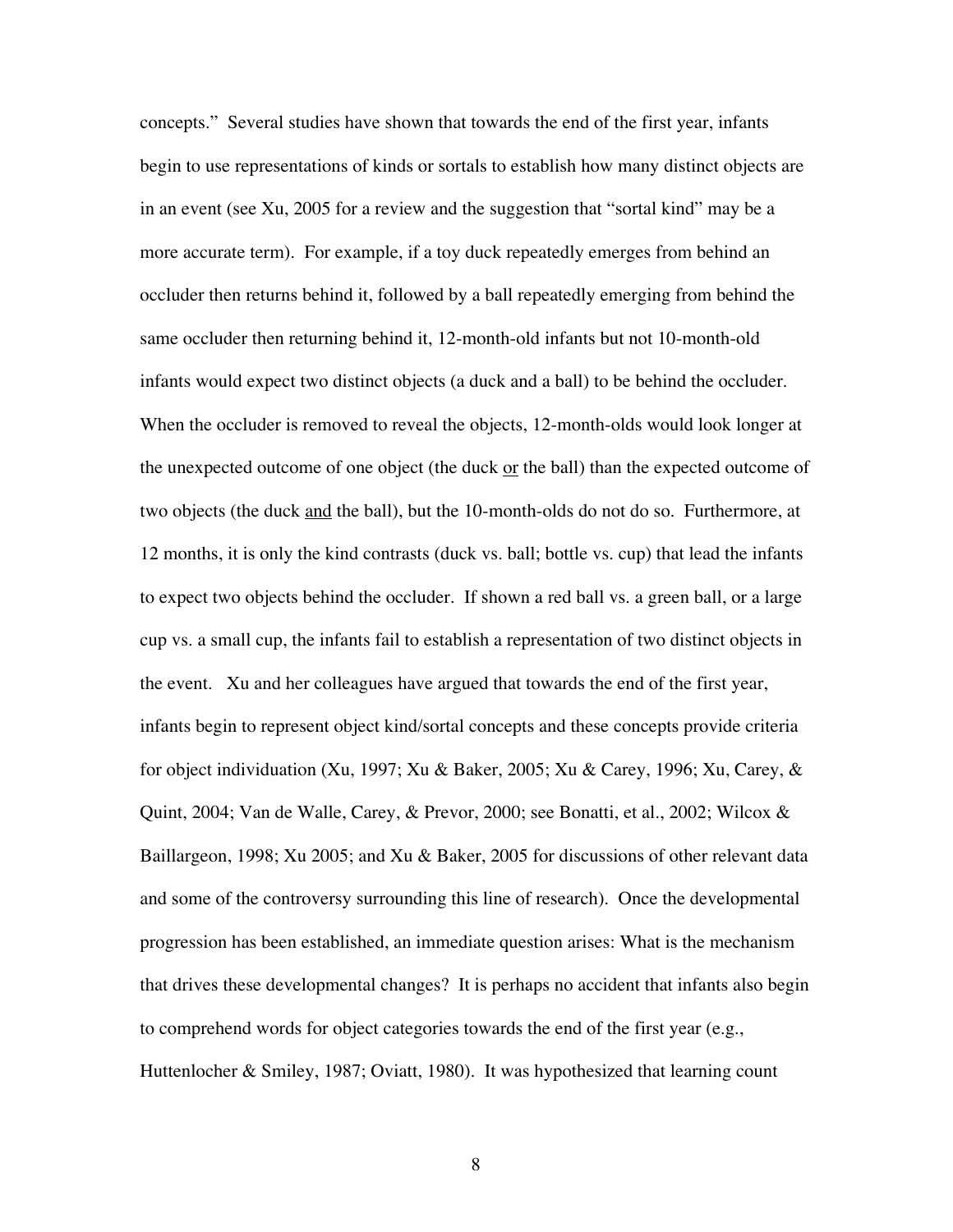nouns may play a role in the acquisition of kind concepts. What is the empirical evidence for this claim?

Several studies have shown that infants are able to use naming as a means by which to establish how many distinct objects there are in an event. Xu (2002) conducted a series of experiments in which labeling information was provided on-line during an object individuation task as described above. Nine-month-old infants were randomly assigned to one of two conditions: a two-word condition and a one-word condition. In the two-word condition, when an object, say a toy duck, emerged from behind an occluder, the experimenter labeled the object, "Look, [baby's name], a duck!" in infantdirected speech. Then the duck was returned behind the occluder. Next a ball emerged from the other side, "Look, a ball!" This was repeated several times and sometimes the object was left stationery on the stage for the infant to look at. In the one-word condition, as each object emerged from behind the occluder, the infant heard "Look, a toy!" each time. The question was whether infants could use the presence of the two distinct count nouns to establish a representation of two objects behind the occluder. On the test trials, the occluder was removed to reveal two objects (the expected outcome) or one of the two objects (the unexpected outcome). Looking times were recorded. Results showed that in the two-word condition, the infants looked longer at the unexpected outcome of one object, but they did not do so in the one-word condition. Once it has been established that infants can use two words to facilitate object individuation, the question of whether such effects are language specific arises. In the next three experiments, Xu (2002) replicated these results with other objects and nonsense words (e.g., a blicket vs. a tupa) in the two word condition. But instead of using one word as a contrasting case, the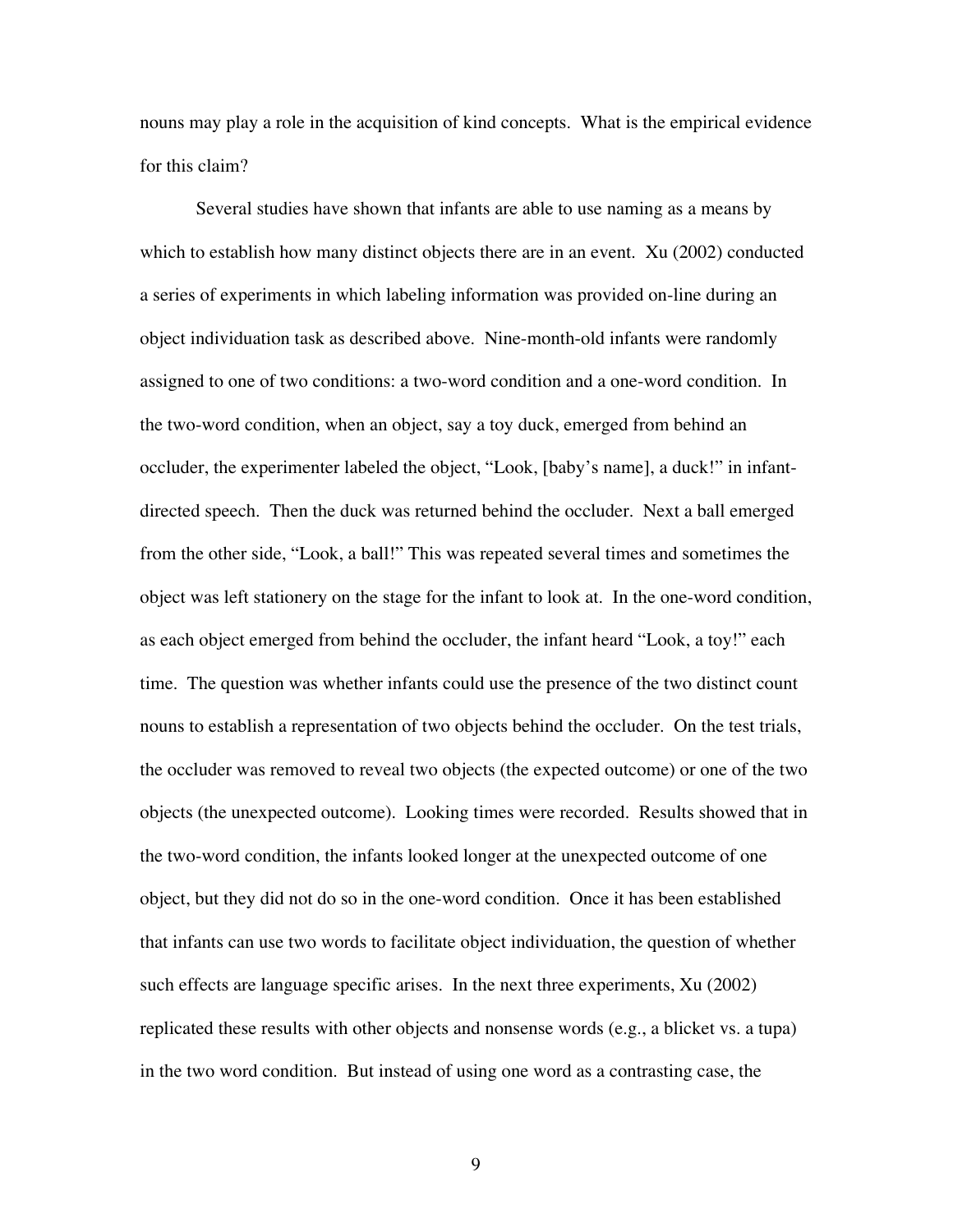infants heard two tones, or two very different complex sounds, or two emotional expressions (i.e., Ah vs. Eww) . None of these stimuli helped infants determine the number of objects behind the occluder. Xu (2002) suggested that count nouns, by virtue of being symbolic and referring to kinds, played an important role in the process of acquiring kind concepts and establishing distinct objects in this task. Count nouns are "essence-placeholders"(Xu, 2005).

So far, however, the exact role of words remains unclear. Two important questions remain open. First, it may be argued that words simply played the role of a very efficient and useful mnemonic. Perhaps the presence of the words allowed the infants to remember the objects better in the object individuation task. That is, maybe words do not play a causal role in this process but they facilitate the process by aiding memory of the young infants. Second, these studies have only shown that the presence of two words lead the infants to expect two distinct objects, but there is no evidence that infants expect count nouns to refer to kinds of objects. Several further studies addressed both of these questions.

In a series of experiments, 12-month-old infants were seated in front of a table, and the experimenter showed them a box with a front slit whose content was invisible. The experimenter pulled open the front of the box, looked in, and announced, "Look, a fep!" followed by "Look, a wug!" Or sometimes she looked in and announced "Look, a blicket!" twice. The question was whether infants would use the number of count nouns to predict how many objects should be inside the box, even though they have not been shown any objects in the labeling phase of the study. The box was then pushed towards the infant so she can reach in to retrieve the objects. On both the one-word and the two-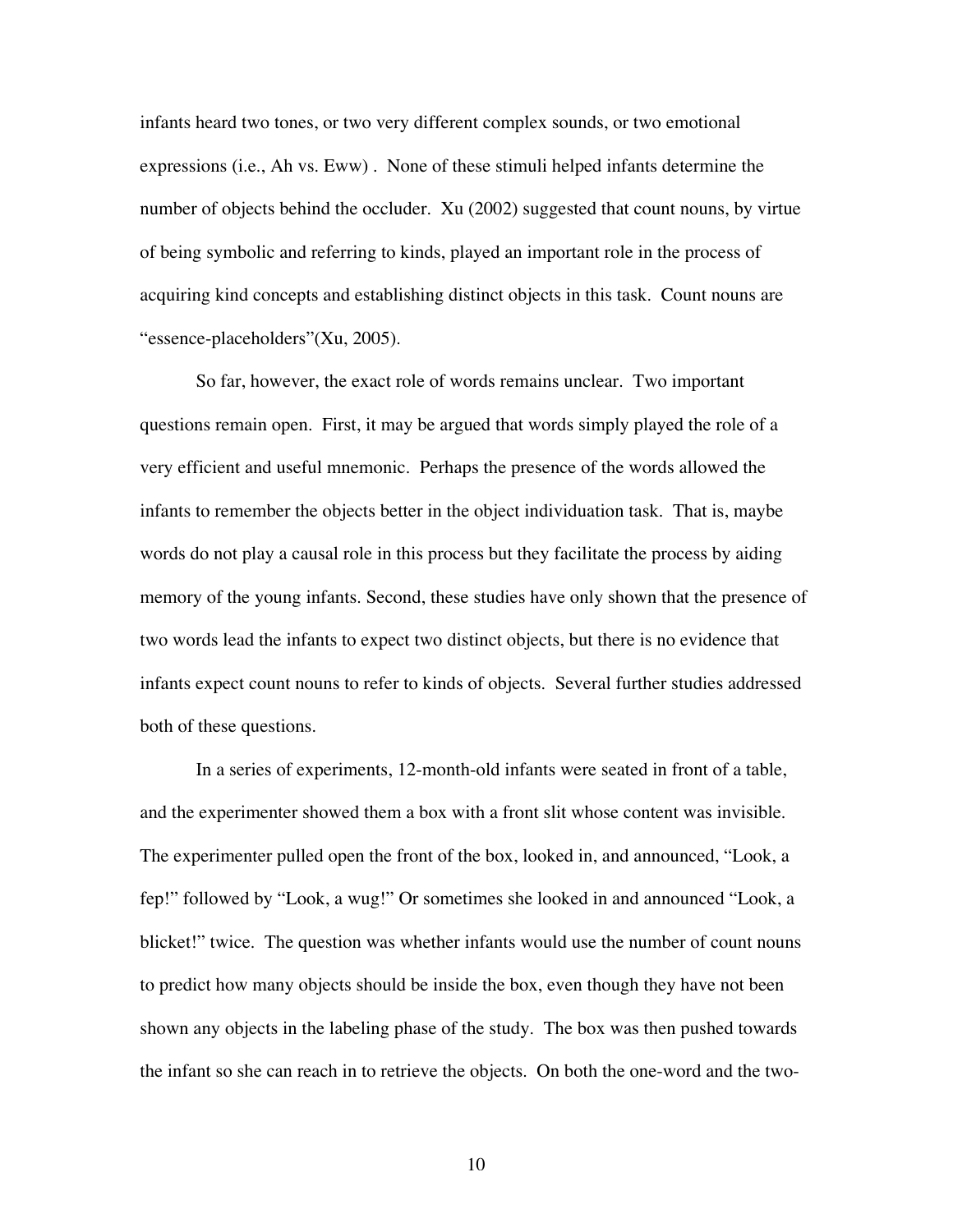word trials, infants retrieved one object out of the box. After a few seconds, the object was taken away and the infant sat in front of the box empty-handed. Then the critical part of the experiment began. Since the infant had nothing else to do, she was expected to reach into the box again on all trials. However, the box was empty. What would the infant do then? On the one-word trials, infants were expected to search cursorily then give up once she found the box empty. On the two-word trials, however, infants were expected to search more persistently for a second object if they had used the two count nouns to establish a representation of two objects inside the box. Indeed, 12-month-old infants searched longer on the two-word trials than on the one-word trials, suggesting that they had used the number of count nouns to decide how many objects should be in the box. Since no object was shown during the labeling phase, it was not possible to interpret these results as infants using words as mnemonics to help them remember the number of objects in a particular location. Furthermore, using two emotional expressions did not lead the infants to search longer for a second object. Again, the effect may be language specific.

With 9-month-old infants, a series of studies using the object individuation task was conducted to address the issue of whether words were just mnemonics. A 2x2 design was employed, in which the number of objects (1 vs. 2 distinct objects) was crossed with the number of labels (1 vs. 2 count nouns). In two of these conditions, the one-word-oneobject and the two-word-two-object conditions, the linguistic information was consistent with the perceptual information. In the other two conditions, the one-word-two-object and the two-word-one-object conditions, the linguistic information was inconsistent with the perceptual information. The question was whether infants would weight one type of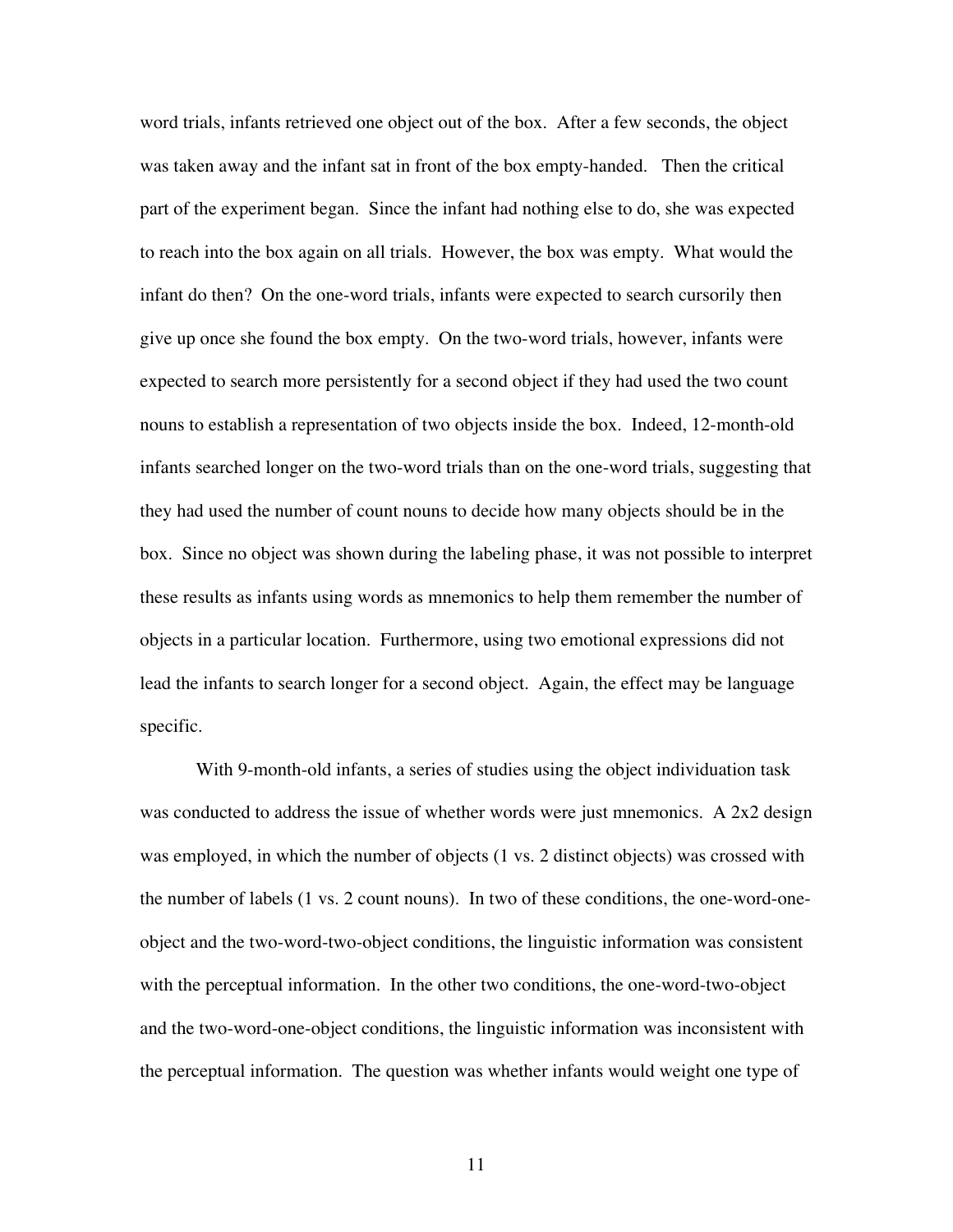information heavier than the other. All four labeling conditions were also compared with two no-word conditions (one with one object, the other with two objects). The results showed that when infants were given perceptual information alone without labeling, their judgment was ambiguous between one or two objects. When infants were given one label (regardless of one or two objects), they had established a representation of one object behind the occluder. When infants were given two labels (regardless of one or two objects), they had established a representation of two objects behind the occluder. It appears to be the case that the number of labels was the deciding factor in how infants had perceived the events. The linguistic information was powerful enough to override perceptual information. Since in some of the conditions only a single object was shown, the fact that infants had expected to see two objects upon hearing two distinct labels supports the idea that words were not just mnemonics that help infants remember the number of objects. Instead, the very presence of two distinct labels was the basis for positing two numerically distinct objects in the event (Xu, 2006).

In a third series of experiments, Dewar and Xu (2005) asked whether these early words refer to kinds (types) or just individual objects (tokens). The studies addressed this question by asking what characteristics the infants expect the objects to have upon hearing two distinct count nouns applied to them. A looking time method was used. In Experiment 1, 9-month-old infants watched the events presented on a puppet stage. During familiarization trials, the front of a large box was opened to reveal pairs of objects inside: either two identical objects or two objects that differed in shape, color, and texture. The test trials followed the same procedure to show the outcomes, and used the same pairs of objects as in the familiarization trials. But before the box was opened, the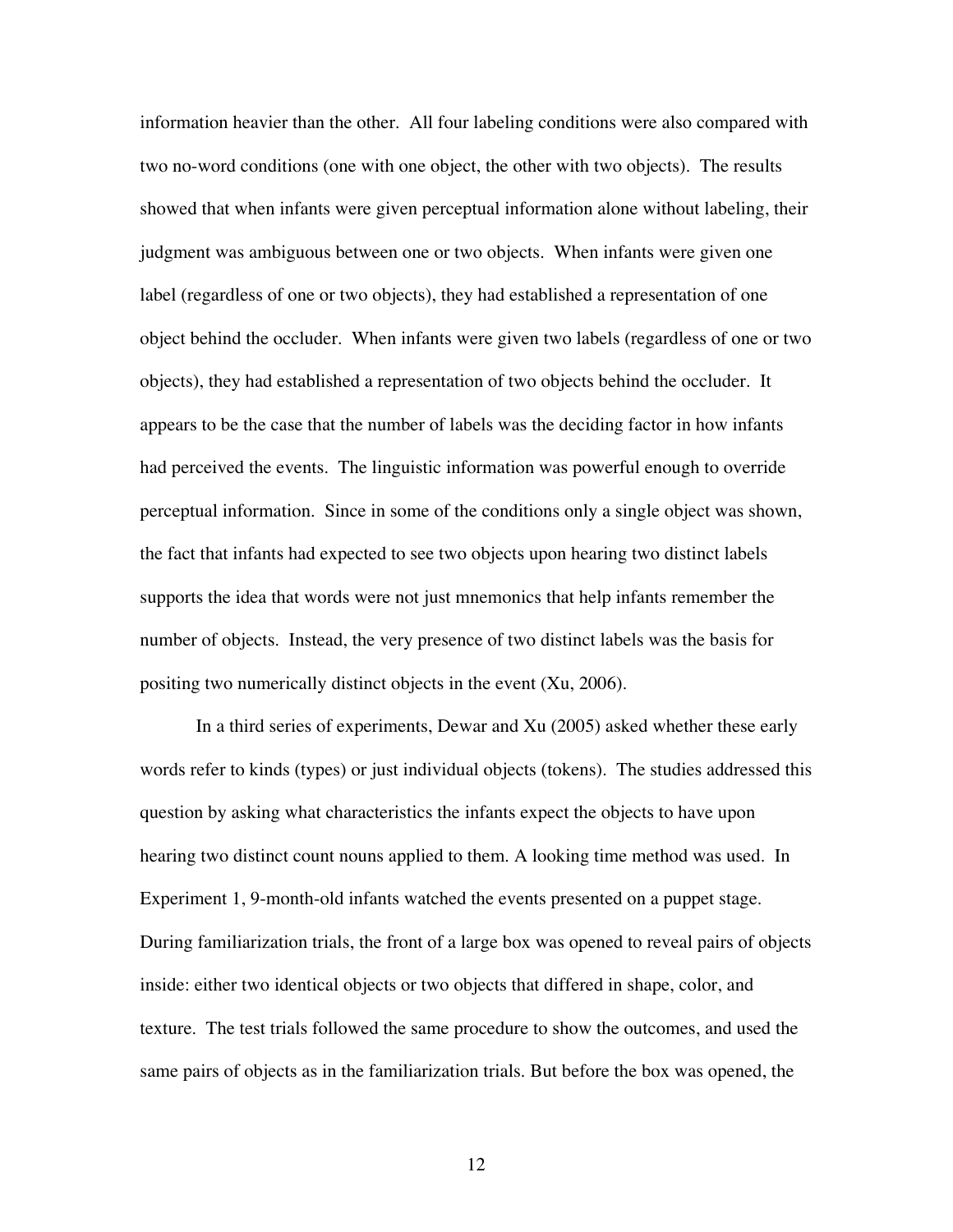experimenter looked into the top of the box that had a slit and described its contents with either two labels ("I see a wug!" and "I see a dak!") or the same label twice ("I see a fep!"). For an adult, hearing the content of the box being labeled with two different words would lead to the expectation of seeing two different kinds of objects and hearing the same label twice would lead to the expectation of one kind of object. The results showed that infants shared adult's intuition. Upon hearing two different labels, infants looked longer at two identical objects inside the box (the unexpected outcome) than two different objects (the expected outcome). This pattern was reversed when infants heard a single label repeated twice: they looked longer at two different objects than two identical objects. In Experiment 2, using the same procedure, infants were presented with either pairs of identical objects or pairs of objects that differed only in shape. The results showed that when they heard two distinct labels, infants looked longer at two identical objects than at two objects differing in shape. In contrast, when they heard one label twice, the infants looked longer at two objects differing in shape than at two identical objects. In Experiment 3, infants were presented with either pairs of identical objects or pairs of objects that differed only in color. This time the infants did not find the linguistic information informative. They looked longer at two different-colored objects irrespective of the number of labels.

These findings suggest that infants at the beginning of word learning may expect distinct labels to refer to distinct kinds of objects. The property of shape is a salient cue to kind membership (e.g., Diesendruck & Bloom, 2003; Landau, Smith, & Jones, 1988), and 9-month-old infants expect that objects that differ in shape should have different labels.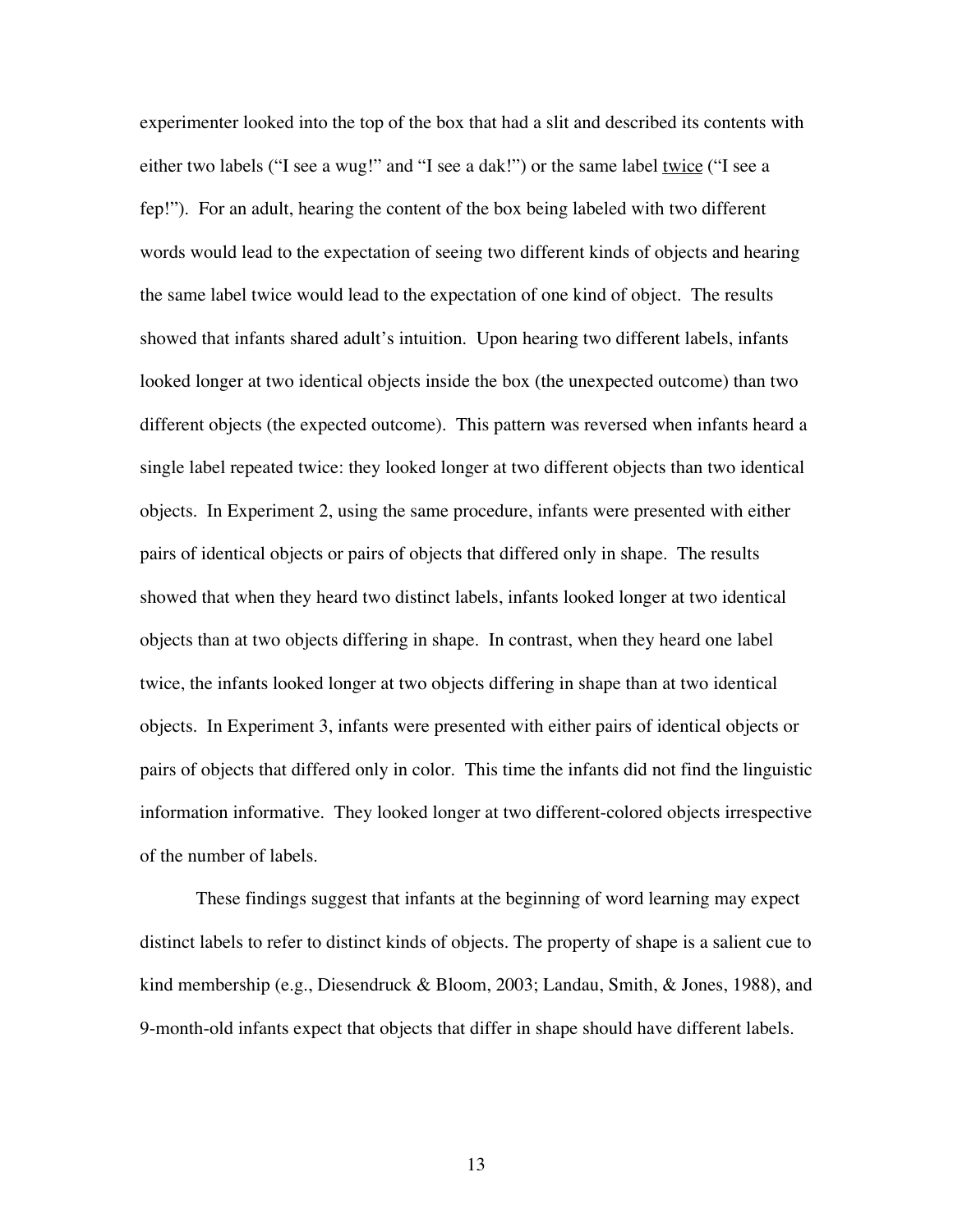These studies present the first evidence that 9-month-old infants hold certain expectations regarding the referents of novel count nouns.

These studies provide evidence that one characteristic that is unique to count nouns – namely their role in individuation – may play a causal role in the acquisition of kind concepts in infancy. The very process of acquiring count nouns for objects may be an important part of the process of constructing representations of kinds.

#### Count nouns and inductive inference

A third line of research suggests that count nouns also promote inductive inference of non-obvious object properties in infancy. Baldwin, Markman, and Melartin (1993) first investigated whether infants between 9 and 18 months are able to use perceptual similarity to make guesses about which objects are likely to have certain nonobvious sound properties (e.g., goes 'moo' when turned over). The experimenter first demonstrated a non-obvious property to the infant and then handed the object over for the infant to imitate the action. Most infants happily did so since the sounds themselves were pleasant and reinforcing. Then a set of test objects were given to the infant, some were very similar to the demonstration object and some were not. Importantly some of the test objects were broken such that they could not produce the sound property. The idea was that if the infant had expected an object to have the non-obvious property but she couldn't get the object to work, she would persist in producing the relevant action. Thus the dependent measure was the number of times the infant attempted the relevant action in order to produce the sound on a non-functional object. Baldwin et al. found that infants used perceptual similarity as their guide: the more similar an object was to the demonstration object, the more likely the infant would persist in performing the relevant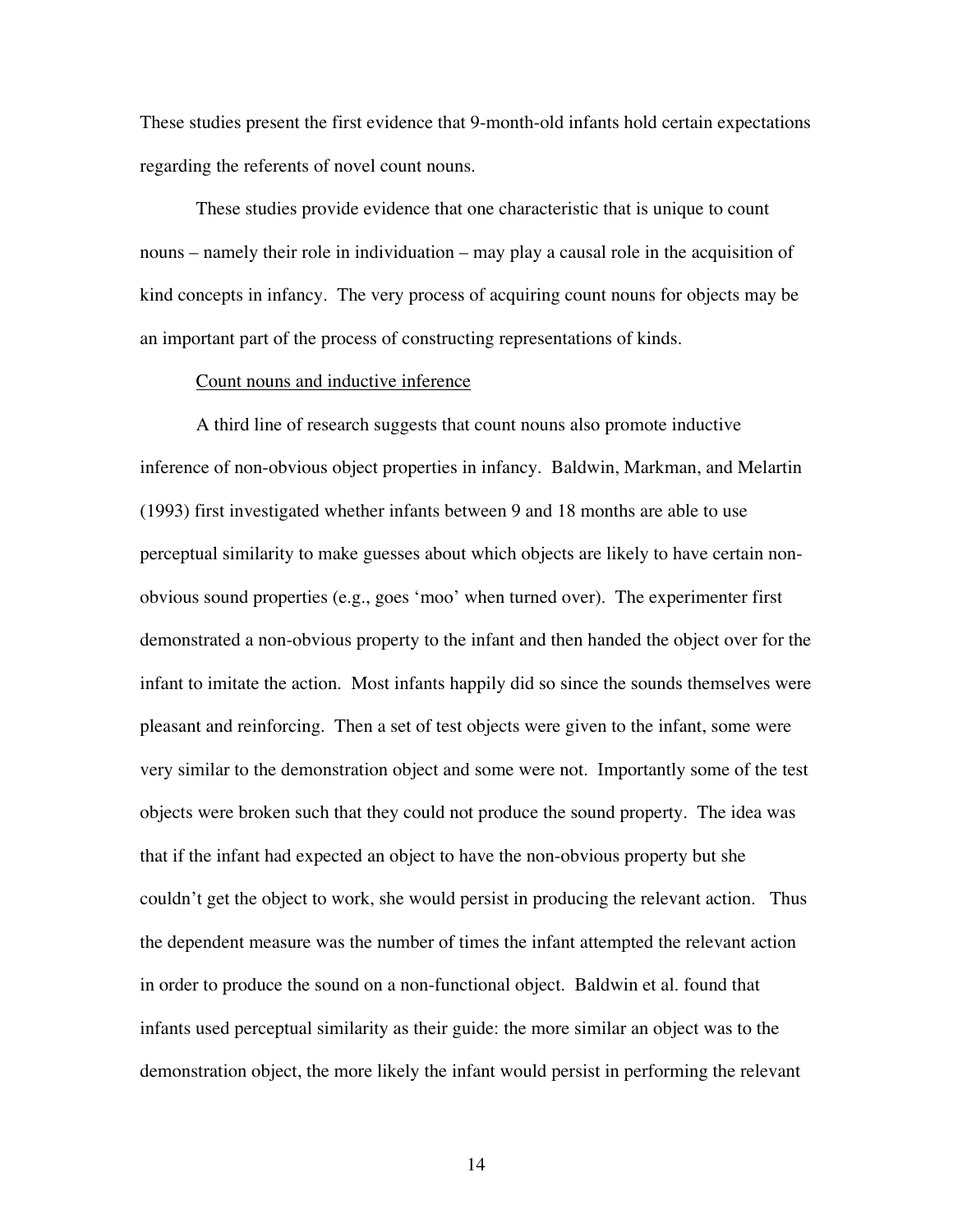action to produce the sound property. Taking this research a step further, Welder and Graham (2001) replicated the main findings of Baldwin et al. and asked if providing a common label would change the generalization pattern with 18-month-old infants. They found that overall infants produced more actions on the objects when the demonstration object and the test object were labeled with the same count noun, "See, a blicket!" However, their results were ambiguous as to whether the presence of the count noun provided any information to override perceptual similarity. Perhaps the presence of a label simply increased the attention of the infant. Using objects that were members of real artifact kinds (e.g., a toy accordion set, or desk bells), Joshi and Xu (2005) found that in the absence of a count noun label, 18-month-old infants used similarity as a guide to make inferences about object properties, but the presence of a count noun allowed the infants to override perceptual similarity and produce many more target actions on low similarity objects. In addition, they found that the language effects were only true of count nouns but not adjectives. With younger infants, Graham, Kilbreath, and Welder (2004) found that at 13 months, consistent naming but not variable naming facilitated inductive inference. However, the overall response rate was rather low, making it more difficult to interpret the results. Perhaps a different methodology is called for with young infants who may not yet have the requisite motor skills.

## An alternative view: a word is just another feature of the object

In the last few years, Sloutsky and colleagues have suggested an alternative view on the role of labeling/count nouns in early conceptual development (e.g., Sloutsky, 2003). In particular, Sloutsky has suggested that there is nothing special about words as far as facilitating categorization, individuation, and inductive inference are concerned.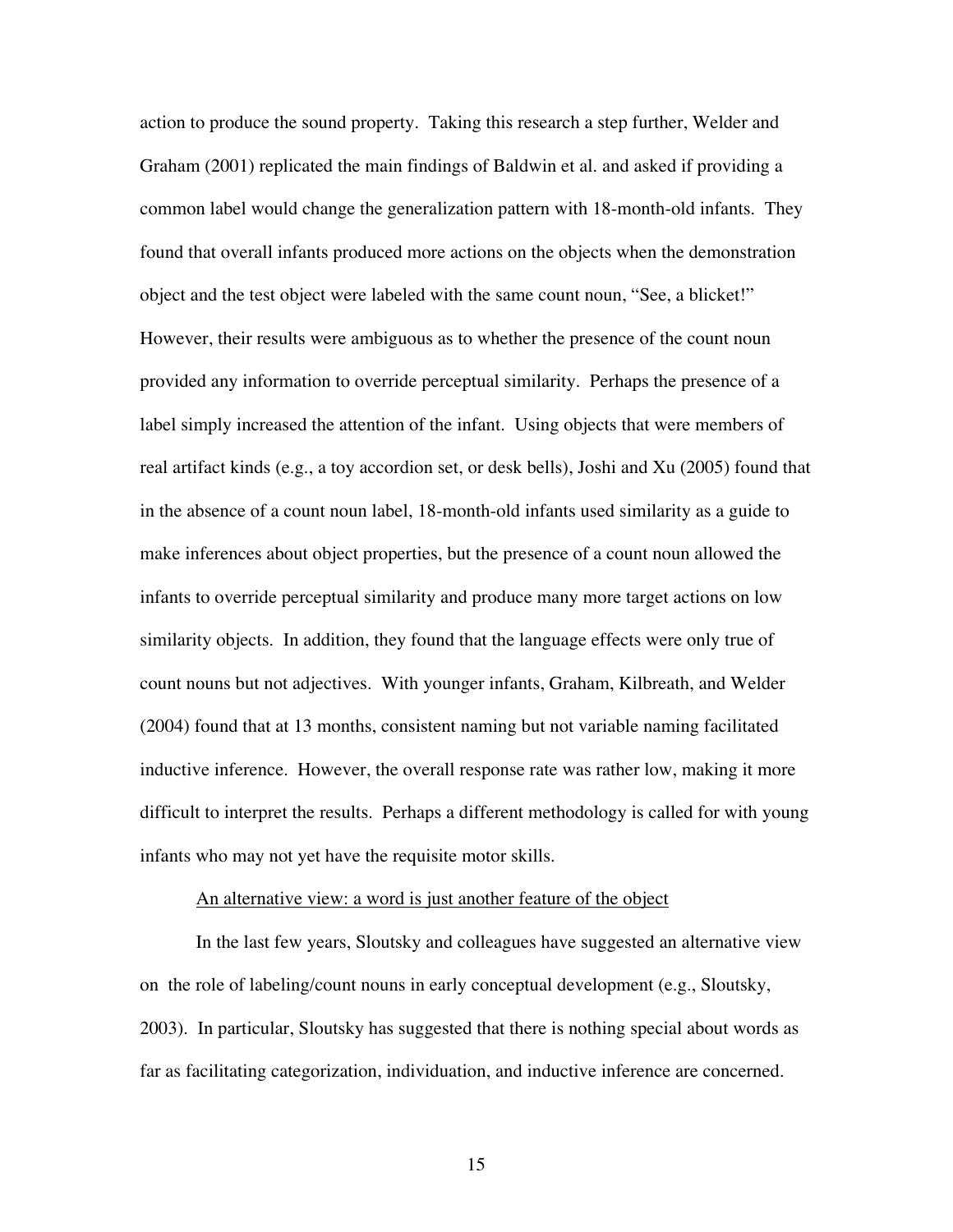Instead, he advocates a view that explains the various findings reviewed above in terms of how auditory processing interacts with visual processing. The basic idea is that when infants look at objects and they hear some auditory input at the same time, there is an attention bottleneck – the infants have to choose between attending to the visual input or the auditory input. If the auditory input is familiar (e.g., words or speech sounds in general), it is relatively easy to process both visual and auditory inputs simultaneously. If the auditory input is unfamiliar (e.g., tones or other sounds), it is difficult for infants to process everything simultaneously. Instead the infants selectively attend to the auditory stimuli at the expense of the processing of the visual stimuli. This is the source of why words appear to be special in shaping the various aspects of early conceptual development. In other words, if the infants were familiarized with the novel tones or sounds before a categorization or individuation task, they would use the extra auditory information as much as they do words – after all, a word is just another feature of the object; surely a sound can also be another feature of an object. Any additional feature can help with the categorization and individuation process. This view is in sharp contrast with the view that suggests that words refer to kinds and that is the basis of the observed effects of language. Appealing as Sloutsky's view may be to some, there is also evidence in the existing literature that argues against it. In categorization research, the fact that using a consistent label (the same count noun applying to all the objects) facilitated categorization but using variable labels (a different count noun for each object) did not is evidence that it is not simply a matter of being familiar with the auditory input (Waxman & Braun, 2005). This finding supports the view that using the same count noun invites infants to look for commonalities across objects and that is a critical part of the process of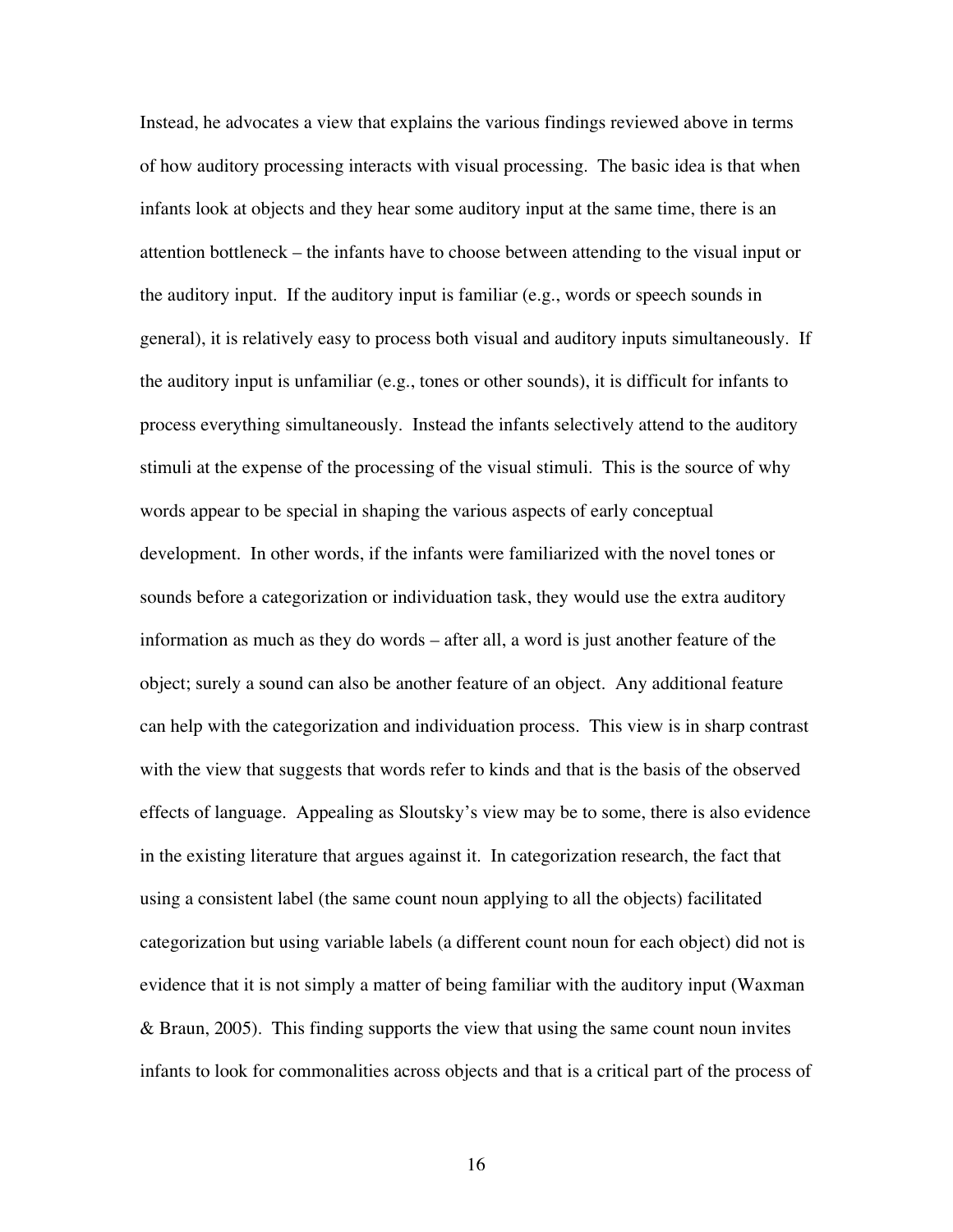categorization. In the case of object individuation, several studies included manipulations that are relevant for the alternative view. Xu (2002) found that count nouns – whether familiar (e.g., duck, ball) or unfamiliar (e.g., blicket, tupa) helped infants individuate objects, and emotional expressions, which are highly familiar, did not. This, again, argues against the view that the crucial factor is the familiarity of the auditory input. In the Xu et al. (2005) studies, infants were not shown any objects during familiarization. They simply looked on as the experimenter opened the front box and announced the content of the box, "I see a fep! I see a wug!" Infants were able to use the linguistic information to determine how many objects were inside the box. In addition, two contrastive emotional expressions did not lead the infants to posit two objects inside the box under identical circumstances. These results support the view that count nouns are informative because they are symbols that refer. Count nouns are not attached to objects as one of their features. Lastly, Graham et al. (2004) reported a finding that was parallel to that of Waxman and Braun (2005), namely only consistent labels, not variable ones, promoted inductive inference in 13-month-old infants. In addition, Joshi and Xu (2005) found that only count nouns, but not adjectives, facilitated inductive inference and allowed infants to override perceptual similarity. In these studies, novel words (e.g., blicket, tupa) were used. Again, these results provide evidence against the view that the observed effects were due to auditory processing competing with visual processing, and the familiarity of the auditory input was the crucial factor that predicted successes or failures.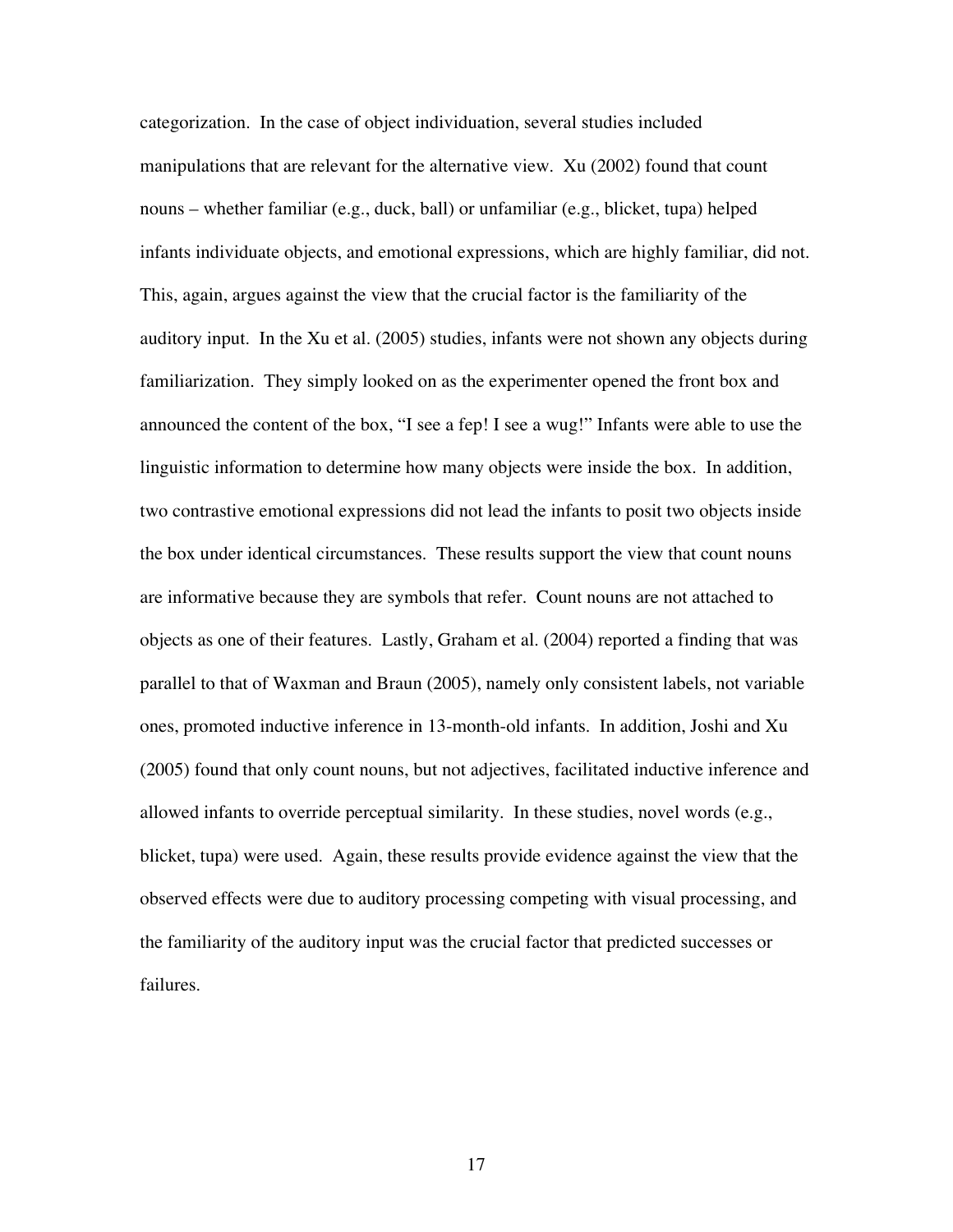## **Conclusions**

What is the role of language in concept formation in infancy? More specifically, does learning count nouns play a causal role in infants' acquisition of object kind concepts? The state of the evidence reviewed above suggests an affirmative answer. Pre-linguistic infants have some ability to categorize and individuate the objects around them, and they can use perceptual similarity to make guesses about non-obvious object properties. When a count noun is used to refer to an object, the infant assumes that the count noun refers to a kind of object. At least three consequences follow: if another object is referred to with the same count noun, it is a member of the same kind (for now, we leave open the interesting case of homonyms); if another object is referred to with a different count noun, it belongs to a different kind and it cannot be the same object as the first object; if another object is referred to with the same count noun, it is likely to have the same internal, non-obvious properties. To quote Lewis Carol (1895), "When I make a word do a lot of work like that, I always pay it extra."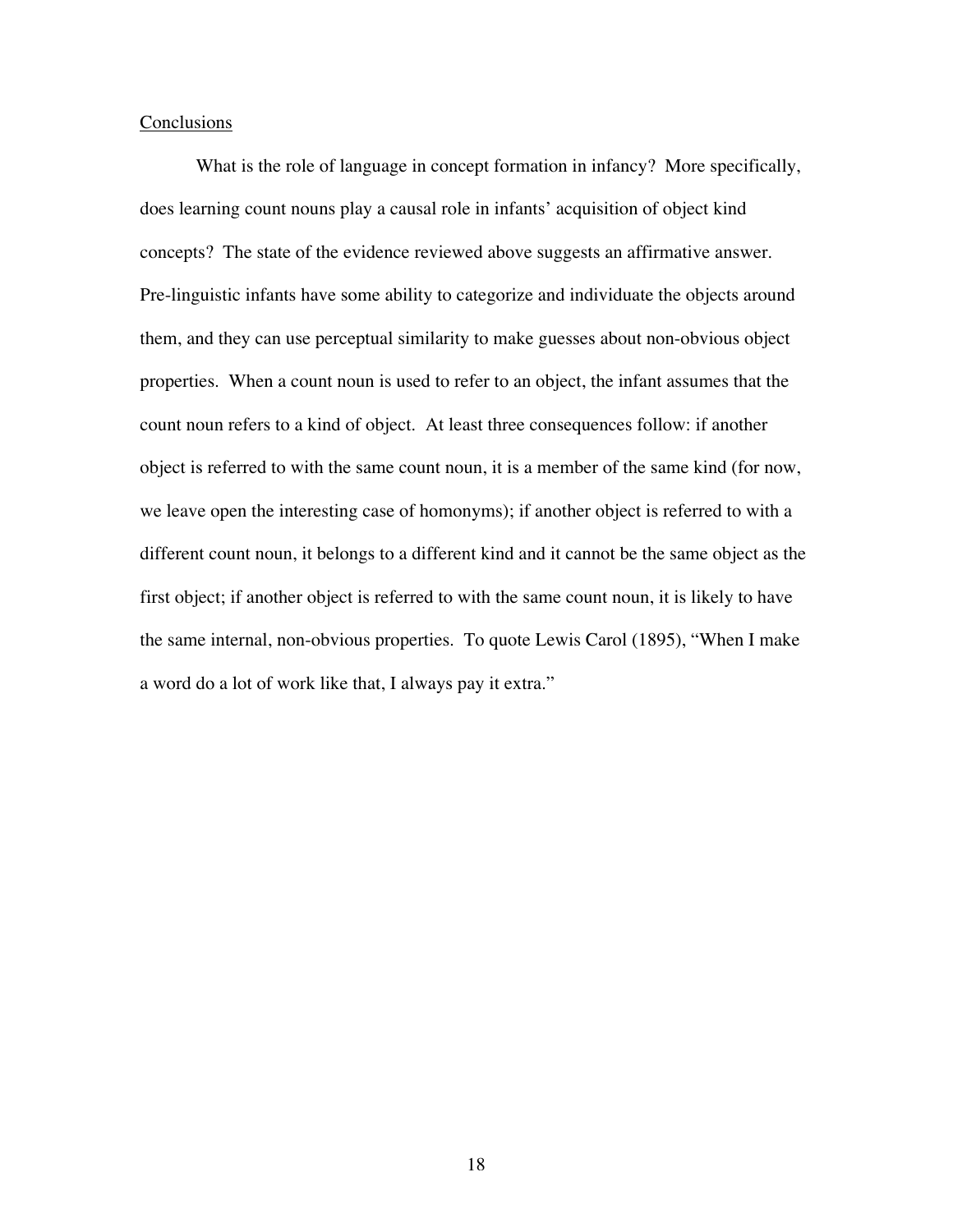### References

- Balaban, M. & Waxman, S. (1997) Words may facilitate categorization in 9-month-old infants. Journal of Experimental Child Psychology, 64, 3-26.
- Baldwin, D. A. (1991) Infants' contribution to the achievement of joint reference. Child Development, 63, 875-890.
- Baldwin, D. A. (1993) Infants' ability to consult the speaker for clues to word reference. Journal of Child Language, 20, 395-418.

Bloom, P. (2000) How children learn the meanings of words. Cambridge, MA: MIT Press.

- Bonatti, L., Frot, E., Zangl, R. & Mehler, J. (2002). The human first hypothesis: Identification of conspecifics and individuation of objects in the young infant. Cognitive Psychology, 44, 388-426.
- Bowerman, M. & Levinson, S. S. (2001) Language acquisition and conceptual development. Cambridge University Press.
- Clark, E.V. (1983). Meanings and concepts. In J.H. Flavell & E.M. Markman (Eds.), Handbook of Child Psychology: Vol. III. Cognitive development. New York: John Wiley & Sons.
- Clark, E.V. (2004) How language acquisition builds on cognitive development. Trends in Cognitive Sciences, 8, 472-478.

De Villiers, J.G. & de Villiers, P.A. (2003) Language for thought: coming to understand false beliefs. In Gentner & Goldin-Meadow (eds.), Language in mind. Cambridge, MA: MIT Press.

Diesendruck, G. and Markson, L. (2001). Children's avoidance of lexical overlap: A pragmatic account. Developmental Psychology, 37, 630-641.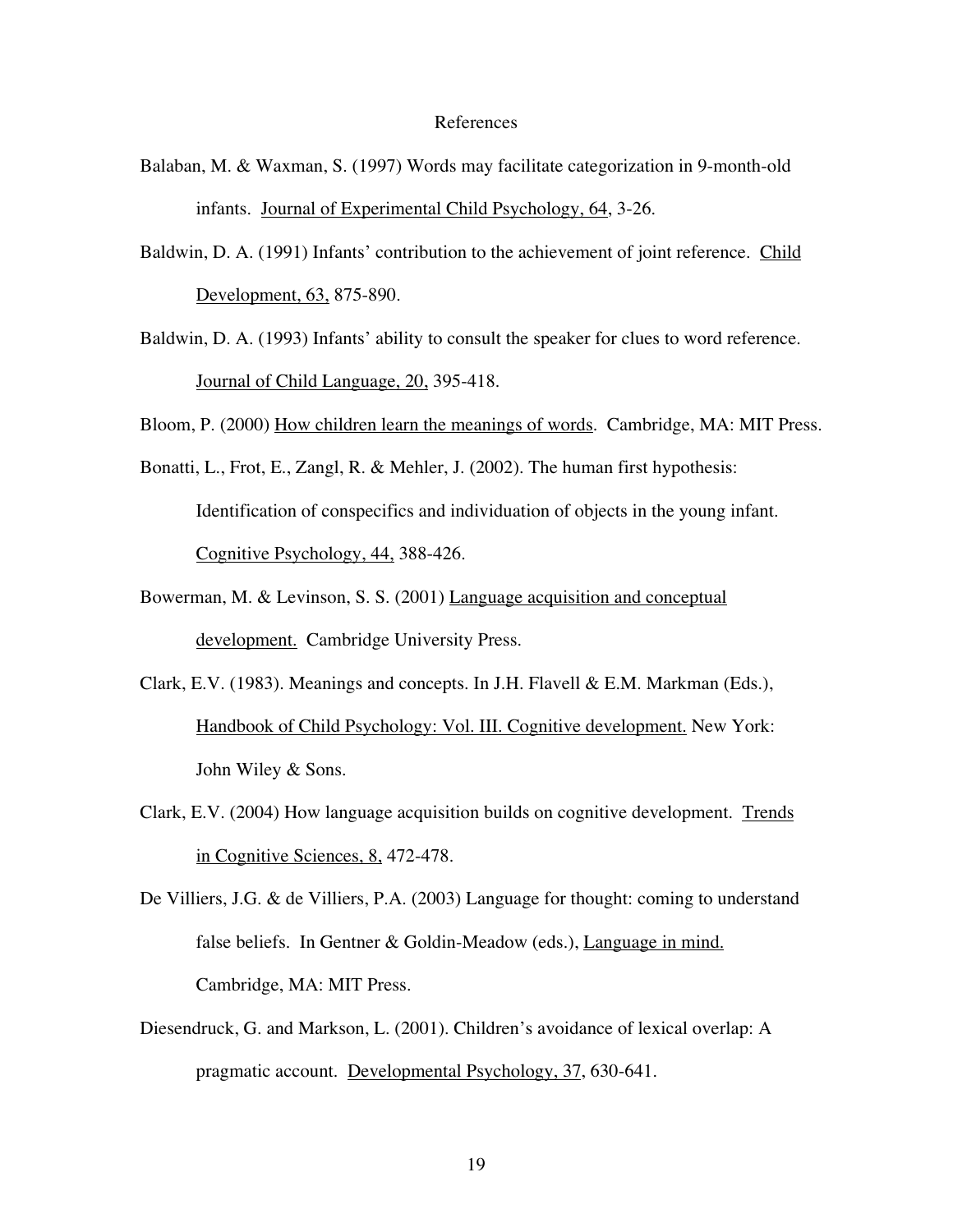- Fulkerson, A.L. & Haaf, R.A. (2003) The influence of labels, non-labeling sounds, and source of auditory input on 9- and 15-month-olds' object categorization. Infancy, 4, 349-369.
- Gelman, S.A. (2003) The essential child. Oxford University Press.
- Gentner, D. & Goldin-Meadow, S. (2003) Language in mind. Cambridge, MA: MIT Press.
- Graham, S.A., Kilbreath, C.S., & Welder, A.N. (2004) 13-month-olds rely on shared labels and shape similarity for inductive inferences. Child Development, 75, 409- 427.
- Hermer-Vazquez, L., Spelke, E.S. & Katsnelson, A.S. (1999) Sources of flexibility in human cognition: Dual-task studies of space and language. Cognitive Psychology, 39, 3-36.
- Huttenlocher, J., & Smiley, P. (1987) Early word meanings: The case of object names. Cognitive Psychology, 19, 63-89.
- Landau, B., Smith, L. B., and Jones, S. S. (1988) The importance of shape in early lexical learning. Cognitive Development, 3, 299-321.
- Macnamara, J. (1986) A border dispute: The place of logic in psychology. Cambridge, MA: MIT Press.
- Quinn, P., Eimas, P., & Rosenkrantz, S.L. (1993) Evidence for representations of perceptually similar natural categories by three- and four-month-old infants. Perception, 22, 463-475.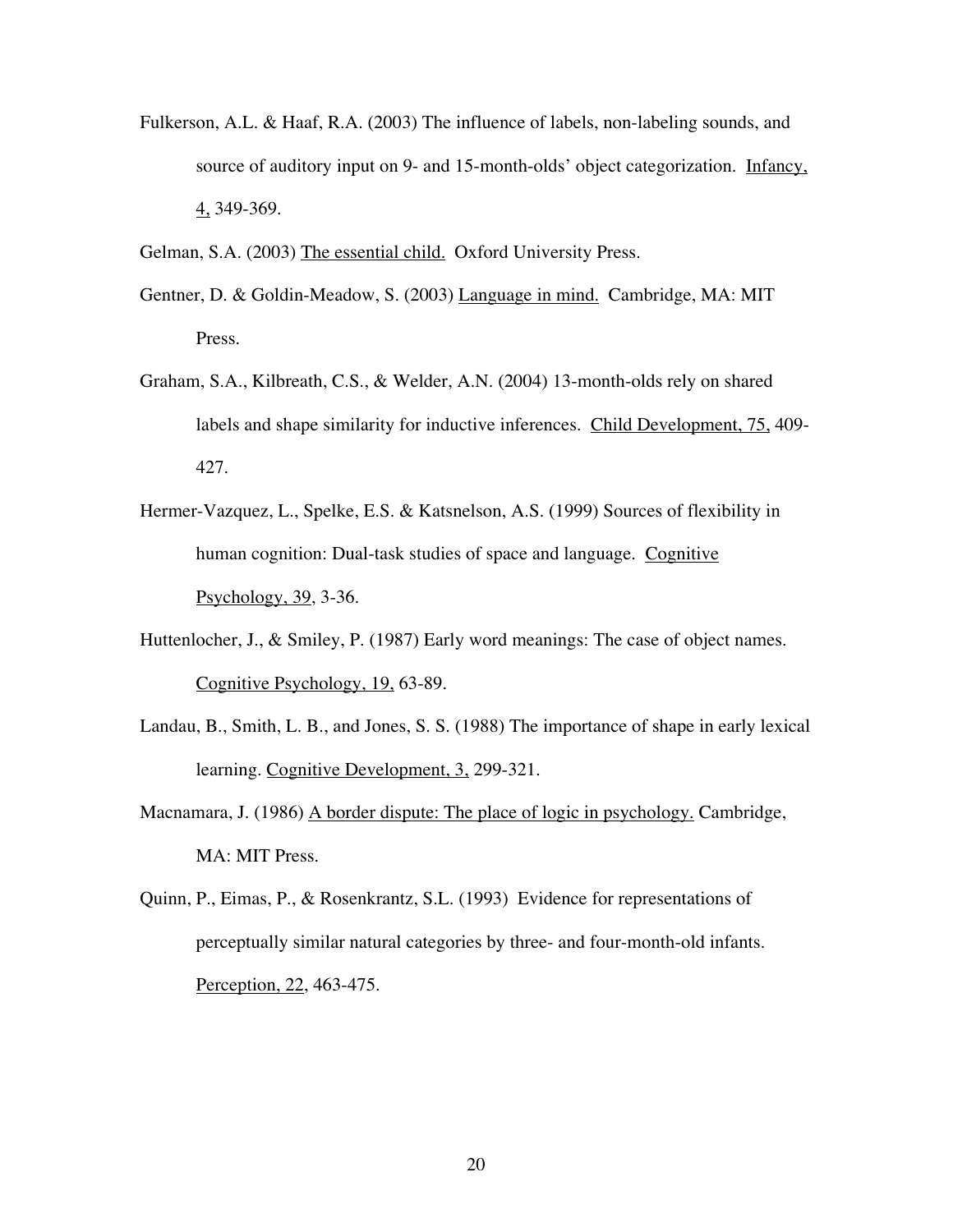- Schusterman, A. & Spelke, E.S. (2005) Language and the development of spatial reasoning. In P. Carruthers, S. Laurence, and S. Stich (Eds.), The innate mind. Oxford University Press.
- Sloutsky, V. M. (2003) The role of similarity in categorization. Trends in Cognitive Sciences, 7, 246-251.
- Tomasello, M., Strosberg, R. & Akhtar, N. (1996) Eighteen-month-old children learn words in non-ostensive contexts. Journal of Child Language, 23, 157-176.
- Van de Walle, G. A., Carey, S., &. Prevor, M. (2000) Bases for object individuation in infancy: Evidence from manual search. Journal of Cognition and Development, 1, 249-280.
- Waxman, S. R. (1999). Specifying the scope of 13-month-olds' expectations for novel words. Cognition, 70*,* B35-B50*.*
- Waxman, S.R. & Booth, A. E. (2001) Seeing pink elephants: fourteen-month-olds' interpretations of novel nouns and adjectives. Cognitive Psychology, 43, 217- 242.
- Waxman, S.R. & Braun, I. (2005) Consistent (but not variable) names as invitations to form object categories: new evidence from 12-month-old infants. Cognition, 95, B59-B68.
- Waxman, S. R., & Markow, D. R. (1995) Words as invitations to form categories: Evidence from 12- to 13-month-old infants. Cognitive Psychology, 29*,* 257-302.
- Welder, A. N. & Graham, S. A. (2001) The influence of shape similarity and shared labels on infants' inductive inferences about nonobvious object properties. Child Development, 72, 1653-1673.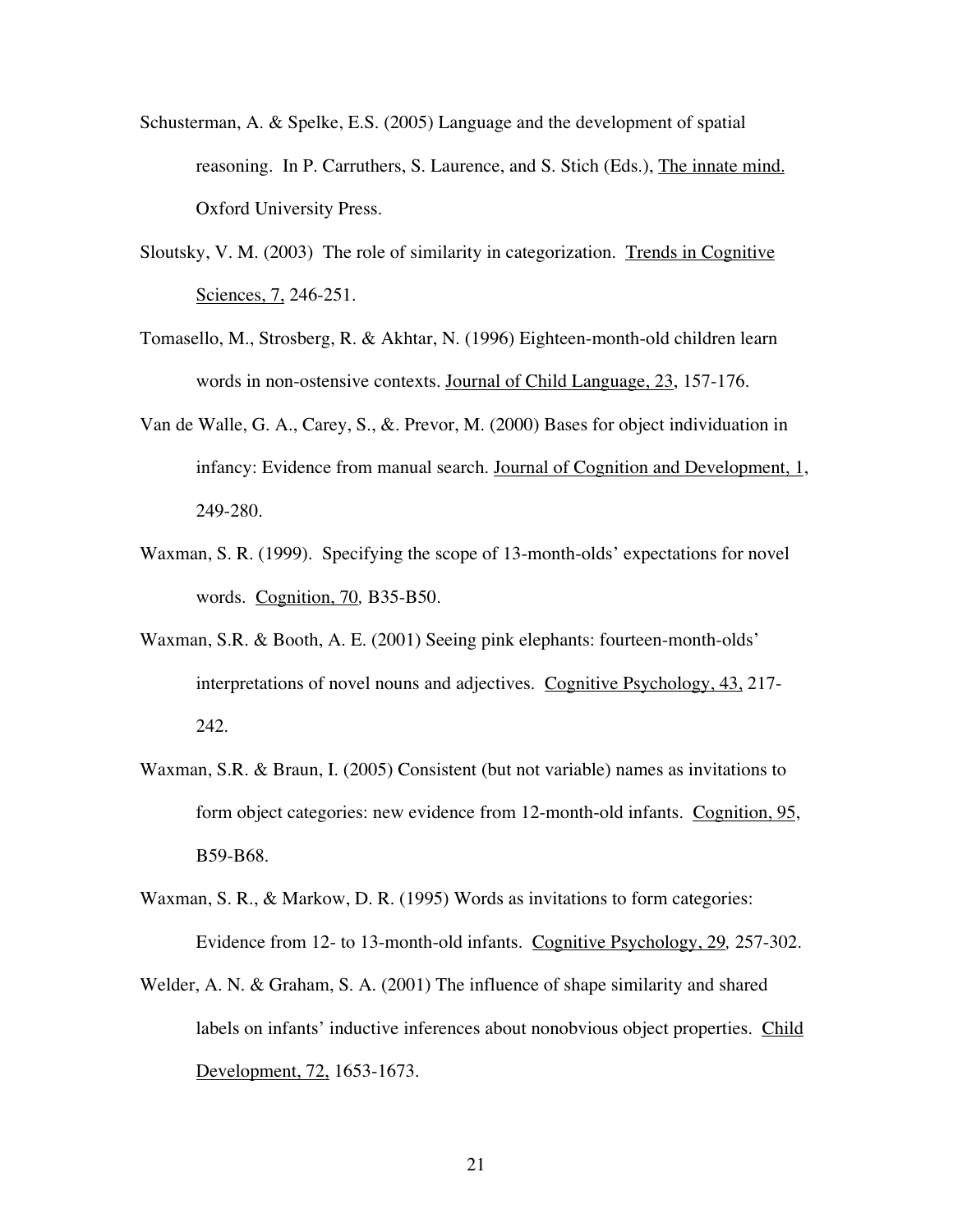Wiggins, D. (1980) Sameness and substance*.* Oxford: Basil Blackwell.

- Wilcox, T. & Baillargeon, R. (1998) Object individuation in infancy: The use of featural information in reasoning about occlusion events. Cognitive Psychology, 37, 97- 155.
- Xu, F. (1997). From Lot's wife to a pillar of salt: Evidence that physical object is a sortal concept. Mind and Language, 12, 365-392.
- Xu, F. (2002). The role of language in acquiring kind concepts in infancy. Cognition, 85, 223-250.
- Xu, F. (2005) Categories, kinds, and object individuation in infancy. In L. Gershkoff-Stowe and D. Rakison (eds.), Building object categories in developmental time (pp. 63-89). Papers from the 32<sup>nd</sup> Carnegie Symposium on Cognition. New Jersey: Lawrence Erlbaum.
- Xu, F. (2006) Language and perception: object individuation in 9-month-old infants. Manuscript under review.
- Xu, F. & Baker, A. (2005) Object individuation in 10-month-old infants using a simplified manual search method. Journal of Cognition and Development, 6, 307-323.
- Xu, F. & Carey, S. (1996). Infants' Metaphysics: The case of numerical identity. Cognitive Psychology, 30, 111-153.
- Xu, F., Carey, S., & Quint, N. (2004) The emergence of kind-based object individuation in infancy. Cognitive Psychology, 49*,* 155-190.
- Xu, F., Cote, M. & Baker, A. (2005) Labeling guides object individuation in 12-month-old infants. Psychological Science, 16, 372-377.